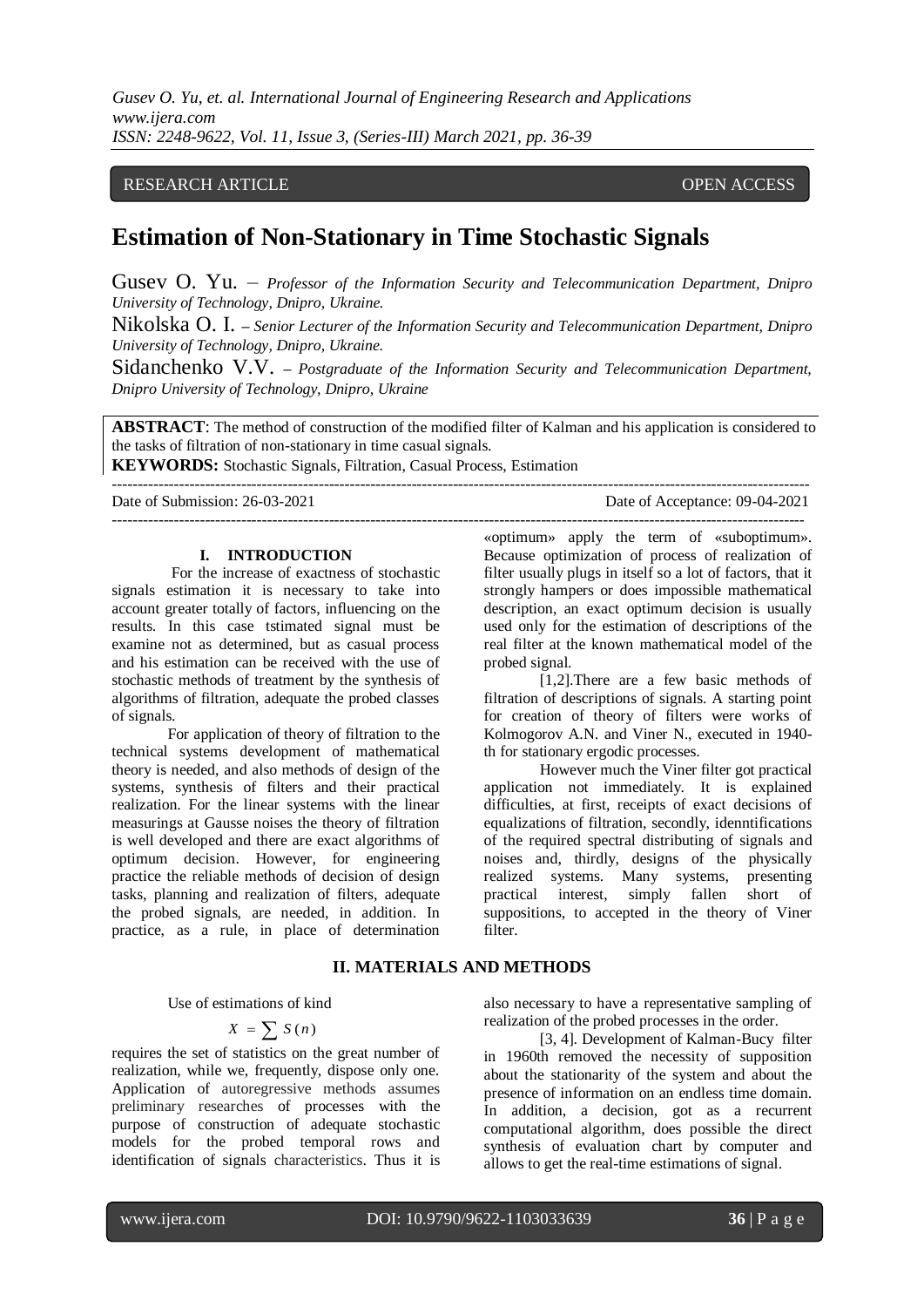Receiving an evaluation of the current value in the form of dependence from previous values allows easy replacement of the n-th assessments on n+k make the forecast process in k steps forward.

For the case of the discrete measurings of signal *Sn*, will present him as additive mixture

$$
S_n = X_n + Q_n \t\t(1)
$$

where  $X_n$  - useful signal;  $Q_n$  <sup>-</sup> additive noise with the universal  $M [Q_{n}] = 0;$ 

*R* it is dispersion of noise, determined as

$$
R = \frac{1}{n-1} \sum_{i=1}^{n} (x_i - \overline{x})^2; \quad \overline{x} = \frac{1}{n} \sum_{i=1}^{n} x_i
$$

For the model of signal (1) Kalman filter equations can be written as

$$
\hat{X}_n = F_n \hat{X}_{n-1} + K_n \left[ S_n - H_n F_n X_{n-1} \right]
$$
\n
$$
K_n = A_n H_n^T \left[ H_n A_n H_n^T + R \right]^{-1}
$$
\n
$$
A_n = F_n P_{n-1} F_n^T
$$
\n
$$
P_n = A_n - K_n H_n A_n.
$$
\n(2)

Where:

 $\hat{X}_n$  : is the estimated state vector;

*Fn:* is the matrix of transition from the state  $n - 1$  to *n;*

 $K_n$ : is the Kalman filter gain;

 $S_n$  : is the measured value of signal;

 $P_n$ : is the estimated state covariance matrix;

 $H_n$ : is the matrix of measurement conditions;

the index "T" means the transposition of the matrix.

Equations (2) can be applied for the receipt of estimation directly, if the matrix of transition  $F_n$ is known, that essentially, analytical type of the processed dependence. In practice, as a rule, analytical expression for the estimated signal is unknown, and determination of coefficients of make sense according to the first and second derivatives.

Known from the theory of filters causes of divergence (bias estimations), associated in this case, mainly with the ultimate value of m, there is a need for more control divergence. For these aims procedure which is taken to the count of statistics of kind is offered

$$
B_M = \sum_{l=1}^{M} b_l, \quad B_0 = 0, \quad l = 1, 2, \dots, M \quad (6)
$$

matrix is the difficult and labour intensive process of identification.

The proposed modification of Kalman filter (2), consists in the following.

It is known that the signal of free-form can be presented as decomposition in a row, for example, Teylor row. Limited to the members not higher than *m* order, for every element of *F* matrix can write down

$$
F_{ij} = \begin{cases} \frac{j!}{i!(j-i)!} - (j-i), 0 \le i \le m, i \le j \le m, \\ 0, \quad j < i. \end{cases}
$$
 (3)

Putting for definiteness  $m = 2$ , will get

$$
F = \begin{vmatrix} 1 & 1 & 1 \\ 0 & 1 & 2 \\ 0 & 0 & 1 \end{vmatrix} . \tag{4}
$$

As measured only the signal itself, and not its derivatives, the matrix of measurement conditions *H*= [ *1 0 0 ]*. Then substitution ( 4 ) in ( 2 ) gives procedure of estimation of signal  $\hat{X}_n$  for the accepted approximation in a scalar form, as

$$
\hat{x}_n = \hat{x}_{n-1} + \hat{y}_{n-1} + \hat{z}_{n-1} + \alpha_n C_n
$$
\n
$$
\hat{y}_n = \hat{y}_{n-1} + 2\hat{z}_{n-1} + \beta_n C_n
$$
\n
$$
\hat{z}_n = \hat{z}_{n-1} + \gamma_n C_n
$$
\n
$$
C_n = S_n - \hat{x}_{n-1} - \hat{y}_{n-1} - \hat{z}_{n-1},
$$
\n(5)

where

 $\alpha_n = P_n^{\{1\}} R^{-1}, \qquad \beta_n = P_n^{\{21\}} R^{-1},$  $\gamma_n = P_n^{\{3\}} R^{-1}$  is elements of matrix Kalman filter

gain  $K_n = P_n H_n^T R^{T}$ , determined through the elements  $P_{ij}$  of the matrix  $P_n$  (2), and  $y_n$  and  $z_n$ 

$$
b_{i} = \text{sgn}(S_{i} - \hat{X}_{i}) = \begin{cases} +1, & S_{i} - \hat{X}_{i} \ge 0\\ -1, & S_{i} - X_{i} < 0 \end{cases}
$$

on an interval  $(n - M, n)$ . Defined on the interval values *(* $B_M$  *- minB<sub>M</sub>)* and *(* $maxB_M$  *- B<sub>M</sub>)* compared to the threshold of *h*. When exceeding the values *h* one of the values of the decision on the divergence, the filter parameters are assigned initial values, and filtering lasts from the moment of (n - M). Particular interest are issues of forecasting

*M*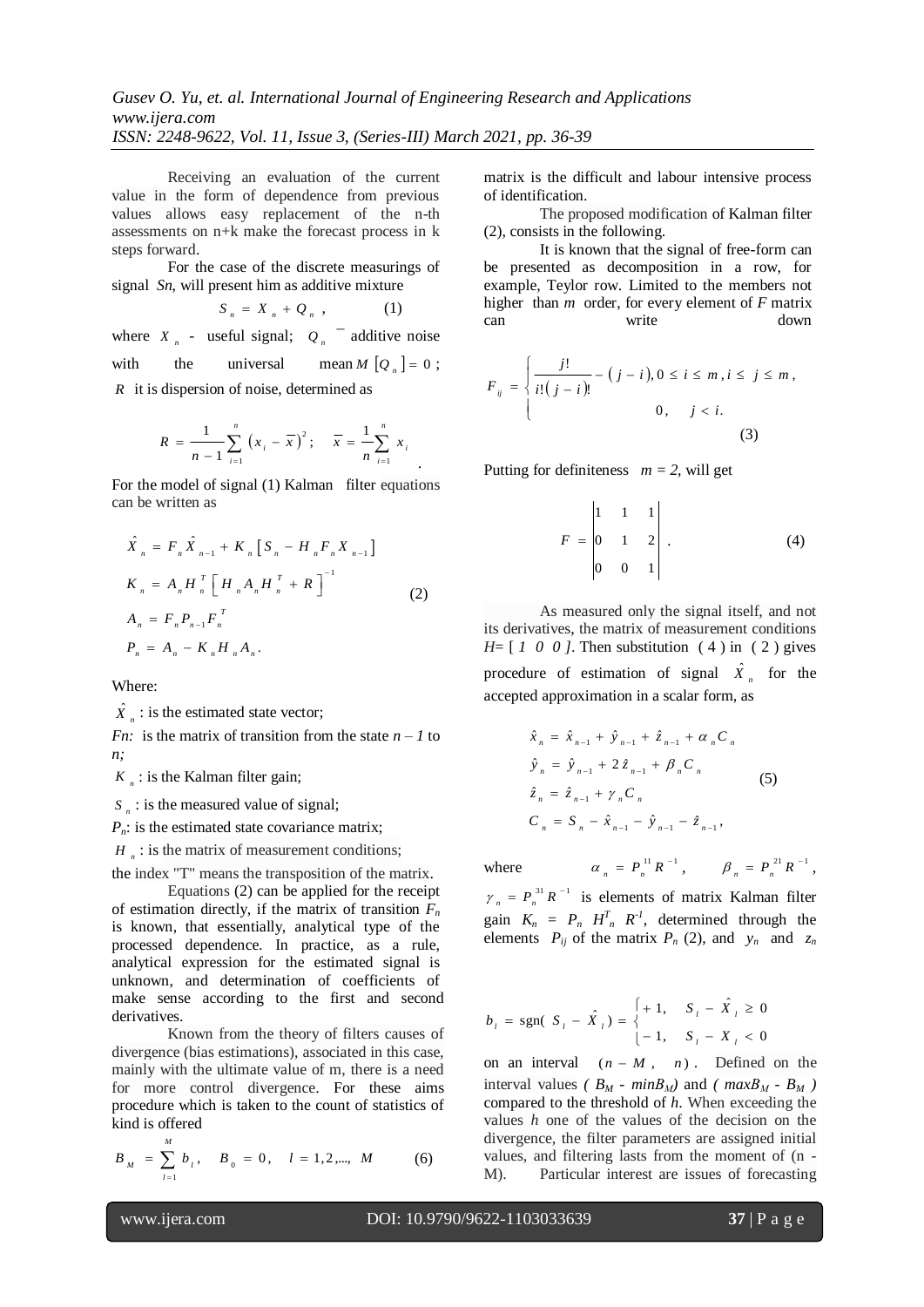future values of a time series. Such task can be decided on the base of the offered modified method of Kalman filtration. For this purpose sufficiently in

(2) to put  $H_n = [000]$ , and to present the index of *n* as  $n = n + k$ , where *k is* number of the steps

set in advance.

With respect to the proposed modification (equation (5) and (6)), consider a block diagram of the software implementation suboptimal filter is presented in Fig. 1.

With respect to the proposed modification (equation (5) and (6)), consider a block diagram of the software implementation suboptimal filter is presented in Fig. 1.

The program's algorithm estimation of the measured signal is the following. First produced in the initial installation. As matrix R, as it is known from the theory of filtration, accepted the diagonal matrix of size 3 x 3 (in obedience to the accepted approximation). Moreover, the elements of the main diagonal are assigned the values of a priori found dispersion of the investigated process. The required number of measurings is set. As the mathematical expectation for non-stationary processes, it is expedient to choose the measurement value S<sub>1</sub>.



Fig. 1. Block diagram of algorithm

After starting the program calculates the gain of the filter and the current value  $\hat{X}_n$  of estimation of the object state. Executes control the bias estimations and, if necessary, ajustments to the initial values of the filter. Forming of array estimations of the state object and calculation of his prognosis values is further made. All of process repeats oneself then. Under reaching the set number of measurings, the output of information is made.

## **III. EXPERIMENTATION**

In connection with the fact that the gain Kalman filter presents an iterative ratio and, therefore, it cannot be expressed as a universal stationary solutions, efficiency of application of the modified algorithm will demonstrate a model example.

With this purpose, as the useful signal  $X_n$ (1) take a Gaussian signal type

$$
X_n = e^{-(n-n_0)^2/2}, \qquad (7)
$$

for which a transition matrix is determined as

$$
F_n = \frac{X_n}{X_{n-1}} = \frac{e^{-(n-n_0)^2/2}}{e^{-(n-1-n_0)^2/2}} = e^{-(2n-2n_0-3)}.
$$
 (8)

As *H*=1, the system of equalizations (2) can be writtenin in a kind

$$
P_{n} = \frac{F_{n}^{2} P_{n-1} R}{F_{n}^{2} P_{n-1} + R},
$$
(9)  

$$
\hat{X}_{n} = F_{n} \hat{X}_{n-1} + P_{n} R^{-1} S_{n} - P_{n} R^{-1} F_{n} \hat{X}_{n-1}.
$$
(10)

Thus as an estimation of error of process of filtration for the known matrix of transition  $P_n$  is accepted from (9), and for the modified algorithm of element  $P_{11}$  matrices of  $P_n$  from (2).

On a fig. 2 the result of the work of the modified algorithm of filter of Kalman performance is presented. On a fig. 3 a change the rationed error of estimation is resulted for the known and modified matrices of transition.